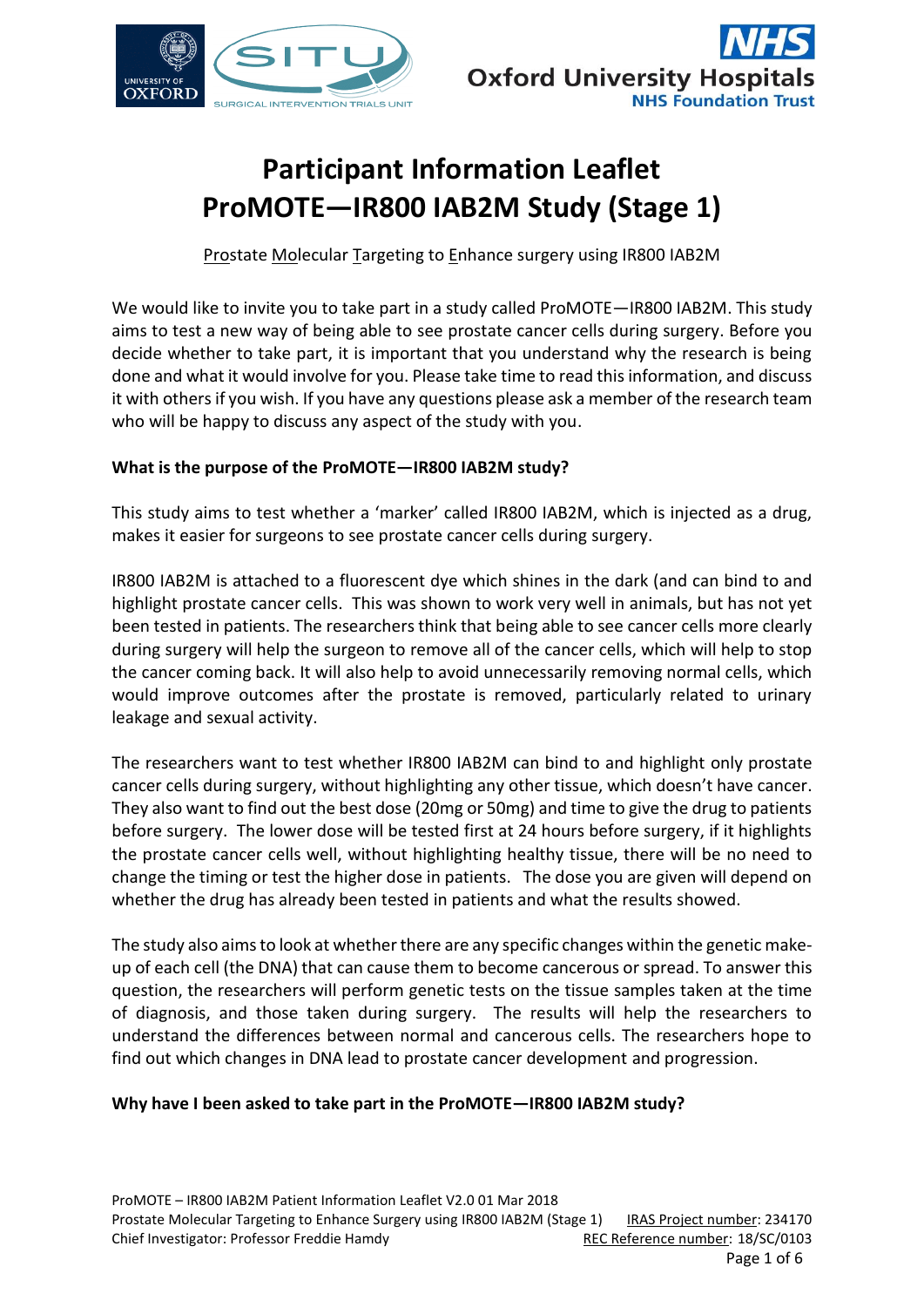**Oxford University Hospitals NHS Foundation Trust** 

You have been asked to consider taking part because you have been diagnosed with prostate cancer and you have chosen to have surgery to remove your prostate. We plan to involve up to 20 patients like yourself in Stage 1 of this study.

# **Do I have to take part?**

No, taking part in a research study is entirely voluntary. We will go through this patient information leaflet with you and answer any questions you might have. You can also talk to anyone else (e.g. family or GP) about your decision whether or not to take part. You do not have to decide straight away. If you decide to take part you are still free to withdraw at any time and without giving a reason. Whether you take part or not will not affect the standard of care you receive.

# **What will happen to me if I decide to take part?**

You will be invited to attend an information appointment to discuss the study with a member of the research team. If you decide to take part in the study you will be asked to sign an informed consent form.

You will be given the IR800 IAB2M drug via an injection. It takes some time for the drug to bind to prostate cancer cells, so you will be given the drug 24 to 48 hours before surgery. The surgery will be conducted as per routine NHS procedure using keyhole surgery and a special camera. The camera is used to identify the dye, as explained to you by your treating consultant. The prostate will be removed and biopsies from any tissues highlighted by the dye will be taken. These biopsies will be looked at by a doctor who studies diseased tissue (histopathologist) to find out whether they contain cancerous cells. If any cancerous cells are found outside of the prostate, we will discuss the results and the best course of action with you at your routine follow up visit.

After surgery you will receive usual NHS care, including follow-up visits and regular Prostate-Specific Antigen (PSA) tests. The research team will access and record your routine PSA result.

#### **Will I have to attend any extra clinic visits?**

You will need to come to the hospital for an extra clinic visit either 24 or 48 hours before surgery to have the injection. We will reimburse your travel expenses for this extra visit. You will need to stay for at least 2 hours after the injection to make sure that you feel well. When the staff at the hospital are happy that you are well, you will be able to go home again before you need to come back on the morning of your operation. If you have the injection 24 hours before surgery, you will be able to stay the night before at the hospital if you would like.

All study follow up visits will be at the same time as routine clinical visits, and you will not have to attend any extra follow up visits as part of the study.

The diagram on the next page shows the steps involved in this study.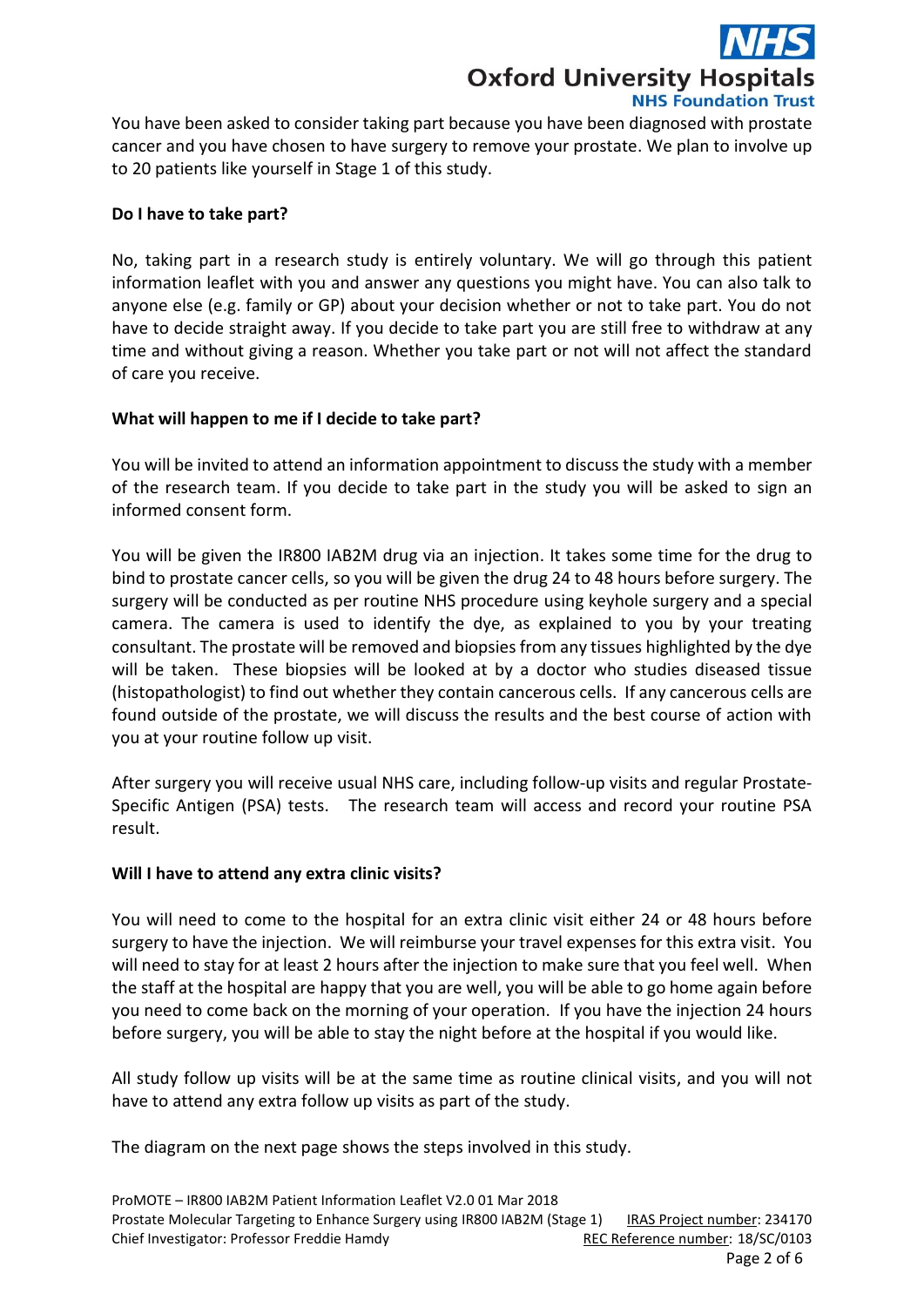

# **What are the possible disadvantages and risks in taking part?**

This is the first time that the IR800 IAB2M drug is being tested in patients, but a related product (<sup>89</sup>Zr-Df-IAB2M), which is made of the same active ingredient (IAB2M), has been used in clinical trials. The active ingredient and the dye (IR800) attached to the drug were both shown to be safe when tested separately. Because it takes some time for the drug to work, you will need to come to the hospital for an extra visit, either 24 or 48 hours before your operation, and you will need to stay for two hours following the injection to make sure that you are feeling well afterwards. There is potential for a hypersensitivity or allergic response following the injection, so you will be monitored for two hours to make sure that you don't have an adverse reaction

Apart from receiving an injection before surgery, your treatment and follow up will be the same as standard NHS care. The injection and the use of a cannula (thin tube used to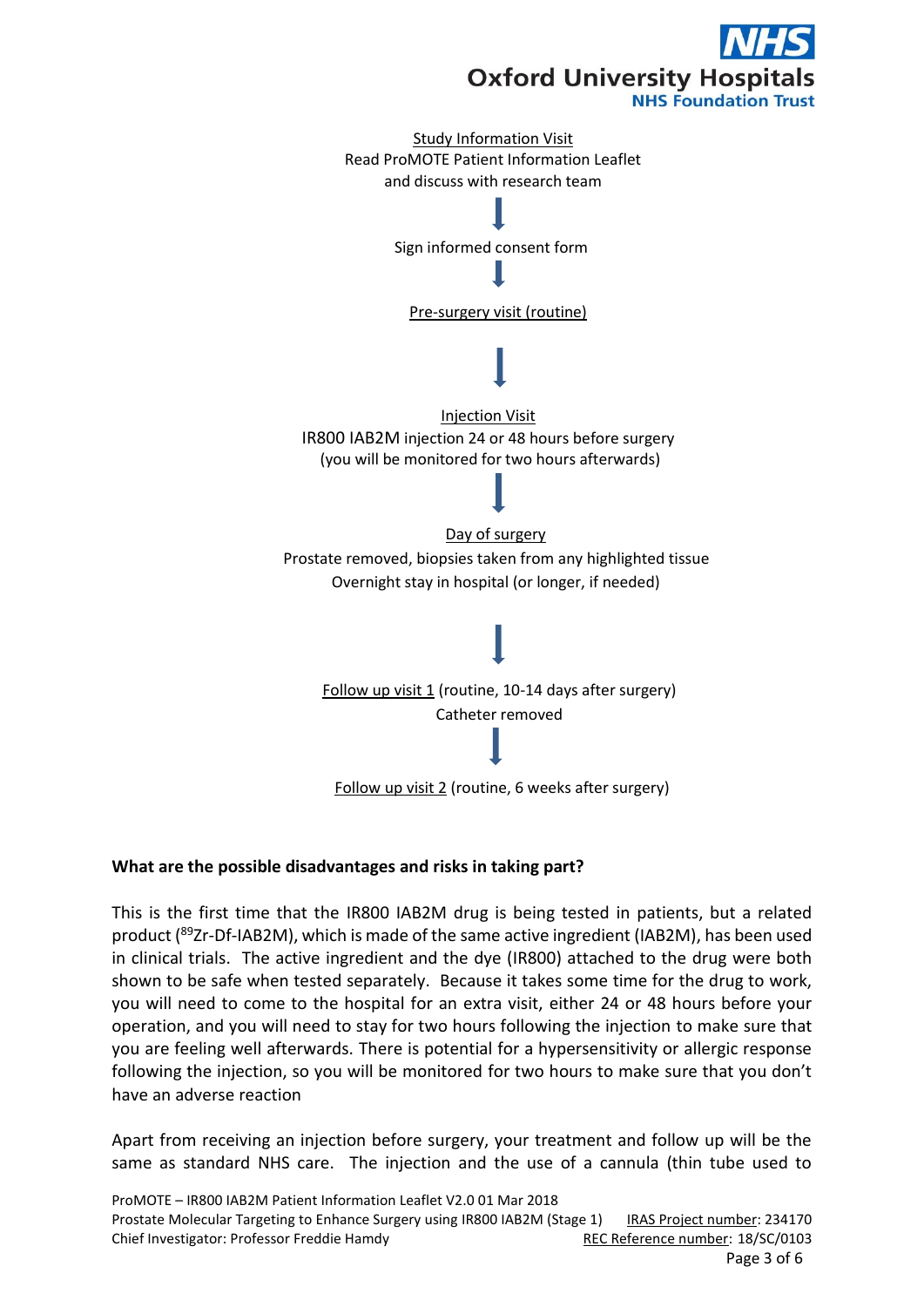

administer medication) carry a small risk of infection and haematoma (a swelling containing blood).

You will be given a contact card with 24-hour contact details in case you feel unwell or notice any side effects once you leave clinic after having the injection, and you may contact the research team during office hours (details on page 6).

# **What are the potential benefits of taking part?**

Participation in the study will not directly benefit you. The main benefit of you taking part will be the information that we can gather as a result. This may help us improve treatment options for men with high-risk prostate cancer in the future.

# **What happens if I want to stop taking part in the study?**

You are free to decline to join the study and may withdraw at any time in the future. This will not affect any treatment you might receive, now or in the future. If you decide to withdraw, inform the person who gave you this information sheet, or the appropriate researcher as listed at the end of this leaflet. Any data and samples collected before withdrawal will remain part of the study unless you have specific objections.

In addition, the Investigator may discontinue a participant from the study at any time if it is considered necessary for any reason. This will not affect your treatment in any way.

#### **[What will happen to the samples I give?](http://www.hra-decisiontools.org.uk/consent/content-sheet-support.html#twelve)**

Small tissue samples may be taken during your surgery for research in addition to those taken as part of normal diagnostic processes. This won't affect the routine assessment of your diagnostic pathology samples. These extra samples and your routine pathology samples (which will be stored in a pathology diagnostic archive) may be used in research.

Your tissue samples obtained during surgery will be used for research including genetic tests which will help the researchers to understand the differences between normal and cancerous cells.

Your DNA samples will be assigned a code and your data will be identifiable only by this number. The material given to researchers will not have information that identifies you. However, your DNA is unique to you so it can never be completely anonymous.

With your consent, your samples will be stored anonymously for use in future ethically approved research studies.

They will be used mainly by local researchers, but ethically approved research projects may take place working together with other hospitals, universities, non-profit institutions or commercial laboratories worldwide.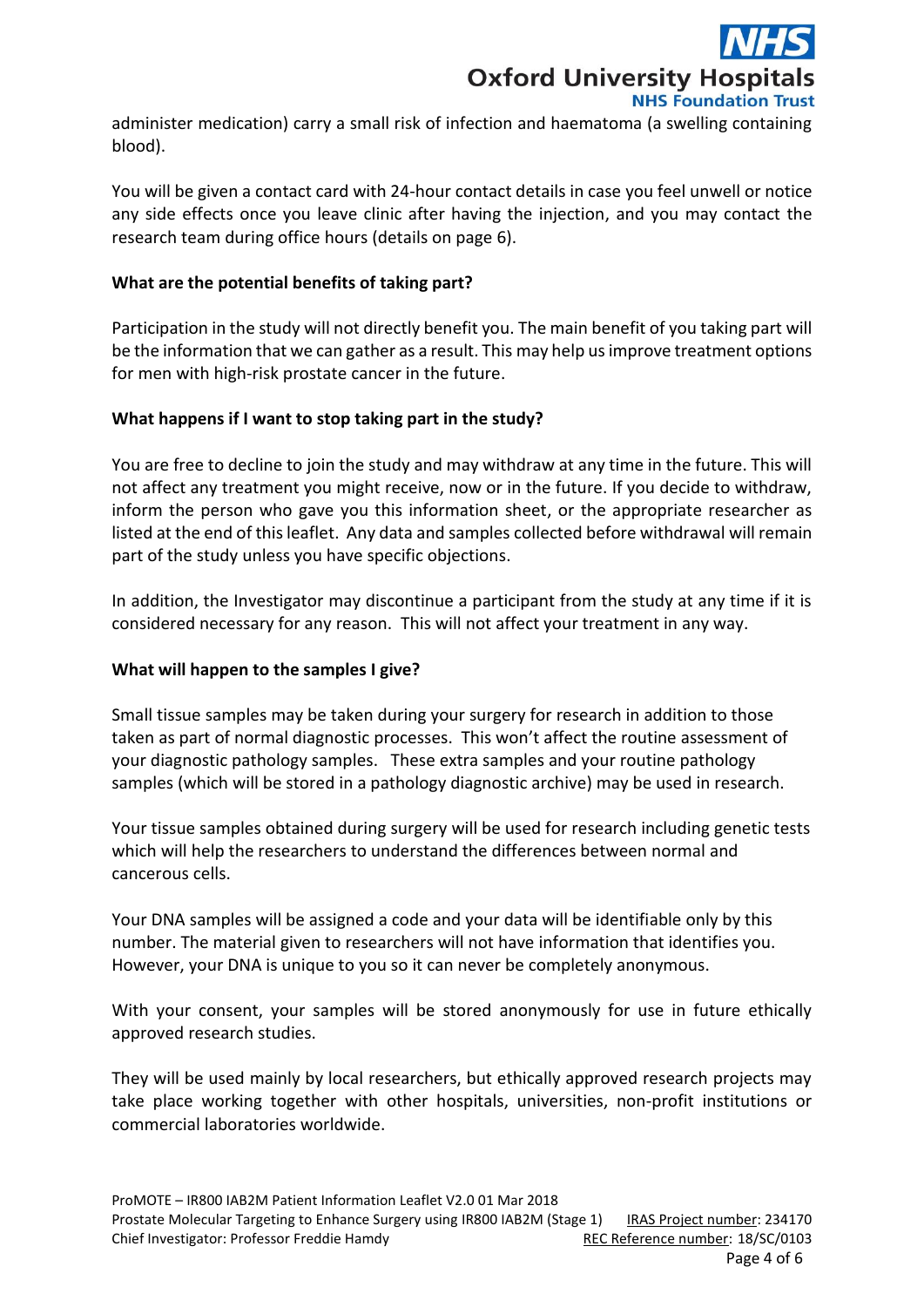

#### **What if something goes wrong?**

The University of Oxford, as Sponsor, has appropriate insurance in place in the unlikely event that you suffer any harm as a direct consequence of your participation in this study. NHS indemnity operates in respect of the clinical treatment, which is provided. If you wish to complain about any aspect of the way in which you have been approached or treated during the course of this study, please contact the trial team [\(promote@nds.ox.ac.uk\)](mailto:promote@nds.ox.ac.uk), The Chief Investigator (Prof Freddie Hamdy, [freddie.hamdy@nds.ox.ac.uk\)](mailto:freddie.hamdy@nds.ox.ac.uk), or the University of Oxford Clinical Trials and Research Governance (CTRG) office (tel. 01865 (6)16480 email [ctrg@admin.ox.ac.uk\)](mailto:ctrg@admin.ox.ac.uk).

The Patient Advisory Liaison Service (PALS) is a confidential NHS service that can provide you with support for any complaints or queries you may have regarding the care you receive as an NHS patient. PALS is unable to provide information about this research study. The contact details for the Churchill Hospital PALS Office are Tel: 01865 235855 / Email: [PALS@ouh.nhs.uk.](mailto:PALS@ouh.nhs.uk)

# **Will my participation in the study be kept confidential?**

Yes. All information collected about you during the course of the research, including from your medical records, will be kept strictly confidential. Everyone who takes part in the study will be assigned a code number and all of the data relating to each person will be held on a computer database and will only be linked to that code number, and not to people's names or addresses. All samples relating to the study will only be labelled with the code number.

Responsible members of the University of Oxford, the Oxford University Hospitals NHS Foundation Trust and the regulatory authorities may be given access to data for monitoring and/or audit of the study to ensure that the research is complying with applicable regulations.

With your consent we will access your medical notes to obtain your health status for 6 weeks for follow-up purposes.

#### **Will my GP be informed of my participation in the study?**

With your consent, we will notify your GP of your participation in the study.

#### **Who is organising and funding the study?**

The study is conducted by the University of Oxford, and funded by Cancer Research UK (CR-UK grant C1380/A18444). The researchers include a team of specialised doctors, scientists, technical staff and nurses. Our team is experienced and has conducted similar research in the field.

#### **What will happen to the results of this study?**

Research findings will be used to confirm whether IR800 IAB2M helps the surgeon to see prostate cancer cells and to decide whether a larger study should be carried out.